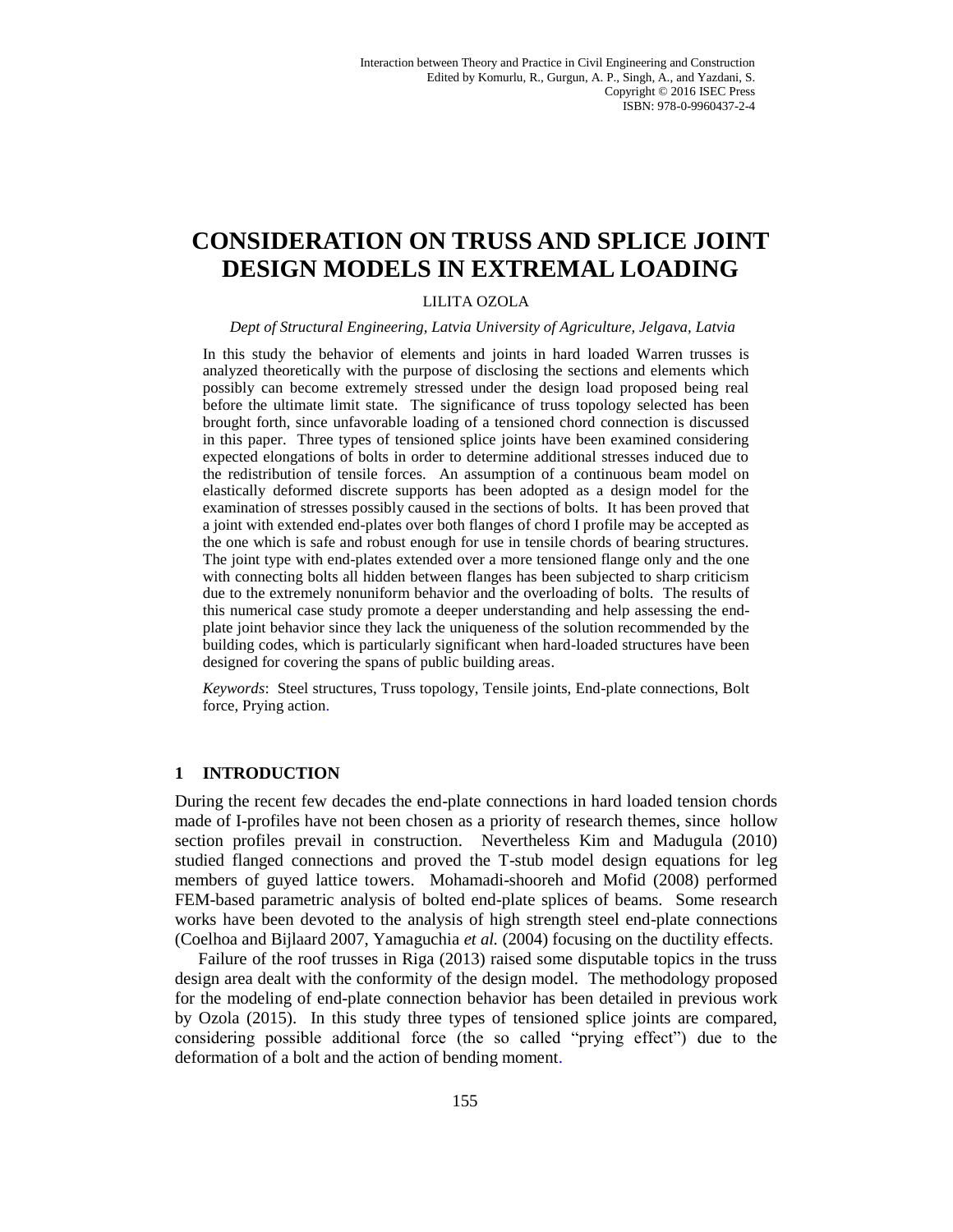#### **2 CONSIDERATION ON TRUSS DESIGN MODEL**

Unjustified assumptions involved in the calculation model usually are caused by the simplifications representing the joint behavior. A detailed analysis of different static models proposed for the simulation of the behavior of the bearing structure becomes more significant for hard loaded trusses, and particularly when the junction has been put into a heavily loaded tensioned chord element. It is a routine in design to define the design model of the truss representing the web members as a pin connected to the continuous chords. In most cases no more static trials have been carried out and generally not needed. Nevertheless, such simplification leads to overlooking some important portion of stresses in some special cases.

The opinion suggested in this current paper is illustrated by a practical example of a hard loaded Warren truss with an effective span of 18 m, height 2 m, and vertical design load applied directly to the upper chord through concrete panels q= 65,7 kN/m.

Welded connections between chord members and diagonals provide rigidity of a joint capable of preventing any rotation of the ends of members when the structure endures the load. The model shown in Figure 1 is applicable for the determination of a full scale internal force assembly: bending moments, shear and axial forces which must be all taken into consideration. Using the conventional model some portion of internal forces is ignored. Particularly significant are the differences of axial force values for tensioned diagonals at the supports depending on the calculation model used, see joint loading schemes A' (from simplified model) and A (from correct model) in Figure 1. Besides, it is important to note that bending moment produces an additional portion of normal stress perpendicular to the throat of the filled weld at the joint.

Another phenomenon, usually not considered in practice, is the option to insert or remove the middle vertical bar called zero one in static sense, see joint C in Figure 1. A middle bar promotes an effect of obstruction of the deformation of truss contour, and thereby internal forces result in a close relationship with the section stiffness's of the elements involved in both the middle bar and bottom chord elements. The loading situations around the middle point of the bottom chord are of particular interest (see joint C Figure 1) when one solves the connection problem.



Figure 1. Rigid model of Warren truss and force diagrams for more attractive joints (axial forces in kN, bending moments in kNm).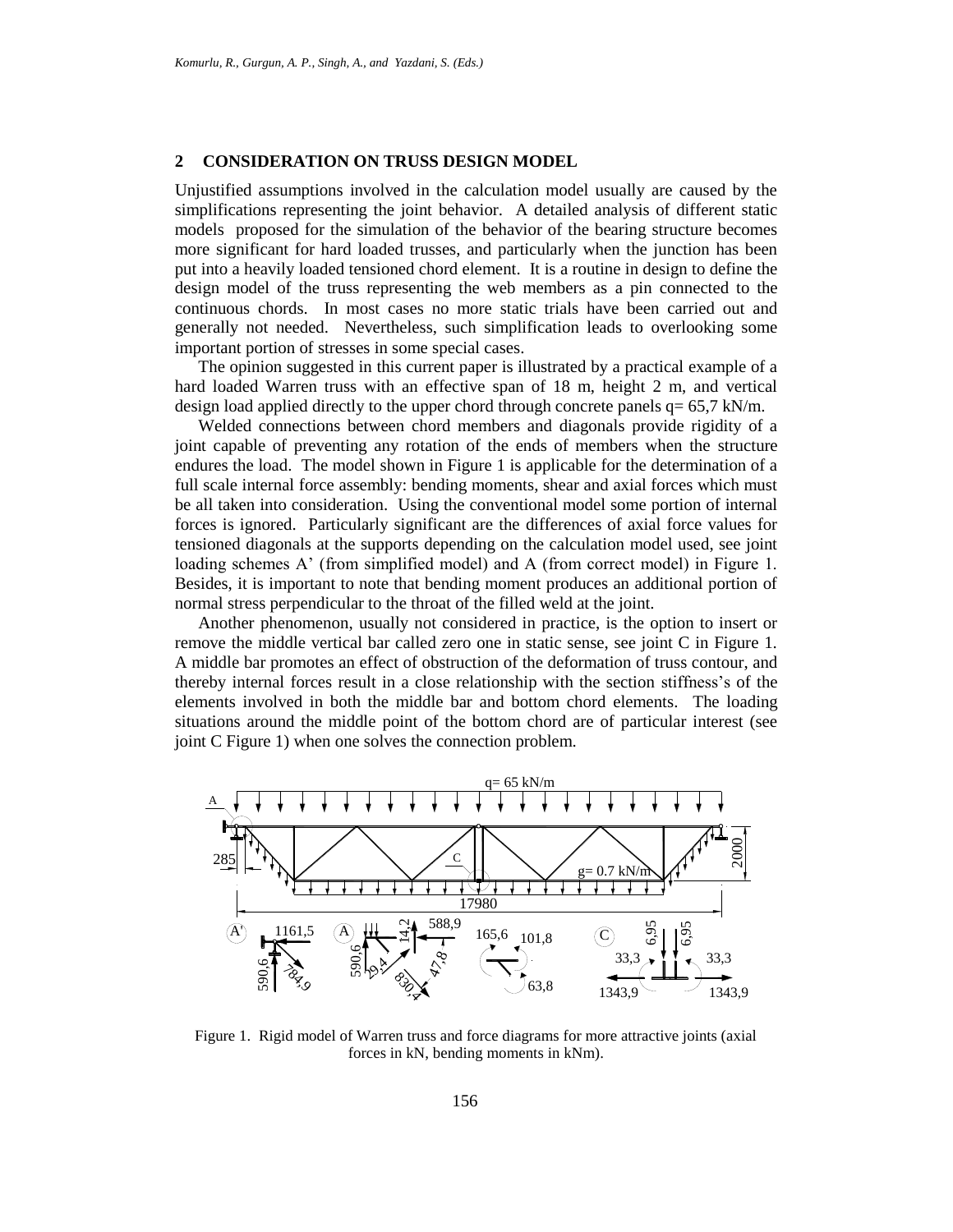#### **3 TYPES AND MODELS OF END PLATE CONNECTIONS**

Different variants may be chosen for joining together the tensioned bottom chord elements made of single I sections, see Figure 2(a). The variant with extended end plates over both chord flanges (ExTC) was used many decades ago but nowadays it is subjected to criticism due to the unpleasant impression from an architectural point of view. The splice joint variant with end plates extended over a bottom flange only (ExT) in order to compensate an additional tensile force due to bending moment may be another option, but a variant with joining bolts hidden between flanges (CL) is becoming more acceptable by architects.

In this study the end-plate is modeled as a continuous beam on discrete elastically deformed supports which represent joining bolts, see Figure 2(b), and loaded by concentrated forces transferred by the flanges and the web of the I-section.



Figure 2. Tensioned splice joints: (a) structural variants ExTC, ExT, CL of splice joints (Ftu= 401 kN, Ftb=682 kN, qw=11.6 kN/m); (b) design model of behavior of joint ExTC.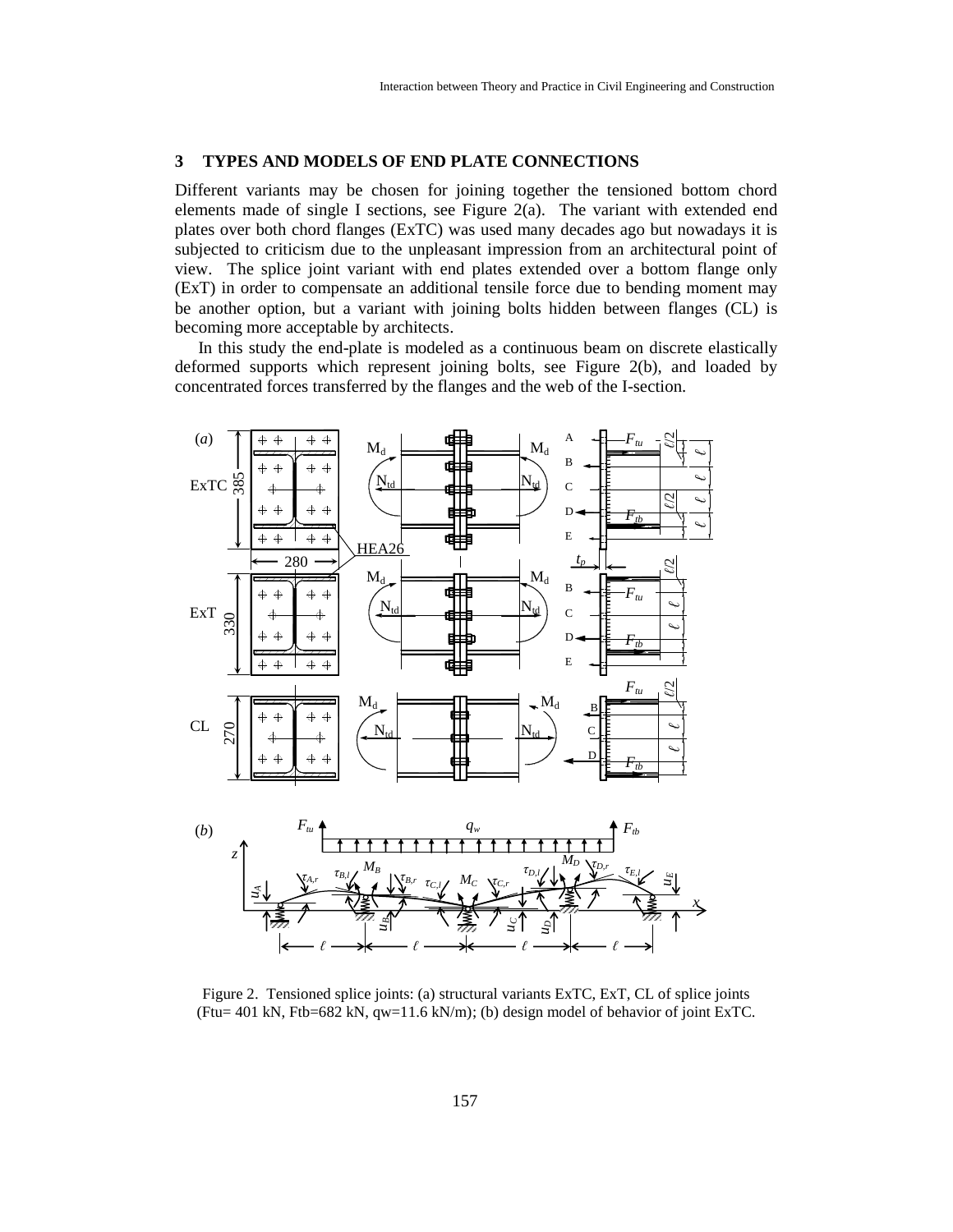#### **4 NUMERICAL TESTS**

First-order structural analysis and dimensioning of truss, have been performed according to conditions stated by the Eurocodes, see design model in Figure1.

Numerical tests of end-plate connections under extremal loading have been performed basing on a continuous beam theory (Marti 2013). Continuous beam on the rigid supports, represented by bolts, has been defined as an initial design model of the end-plate loaded by forces transferred by flanges mainly as well as by web of I-profile. Forces in bolts determined in a rigid model using the three-moment equation method have been taken as input data for the further calculation cycles assuming bolt elongations as elastic deformation of supports. Support settlement values of the endplate have been determined as proposed elongations of an individual bolt in the row due to axial force action according to Hooke's law. Then a new equation system for a corresponding type of connections  $(Eq.(1)$  for ExTC,  $Eq.(2)$  for ExT, and  $Eq.(3)$  for type CL) has been formulated and solved taking into consideration the additional rotations of the beam axis due to different settlements of the supports, see Figure 2(b). Calculation cycles have been repeated until the bending moment values of the two last cycles differ insignificantly.

$$
\begin{cases}\n\frac{2\ell}{3EI} M_B + \frac{\ell}{6EI} M_C + \frac{u_C - u_B}{\ell} - \frac{u_B - u_A}{\ell} + \frac{1}{EI} \left( \frac{F_{tu} \ell^2}{16} + \frac{q_w \ell^3}{8} \left( \frac{3}{16} + \frac{1}{3} \right) \right) = 0 \\
\frac{\ell}{6EI} M_B + \frac{2\ell}{3EI} M_C + \frac{\ell}{6EI} M_D + \frac{u_D - u_C}{\ell} - \frac{u_C - u_B}{\ell} + \frac{q_w \ell^3}{12 EI} = 0 \\
\frac{\ell}{6EI} M_C + \frac{2\ell}{3EI} M_D + \frac{u_E - u_D}{\ell} - \frac{u_D - u_C}{\ell} + \frac{1}{EI} \left( \frac{F_{tb} \ell^2}{16} + \frac{q_w \ell^3}{8} \left( \frac{3}{16} + \frac{1}{3} \right) \right) = 0 \\
\frac{2\ell}{3EI} M_C + \frac{\ell}{6EI} M_D + \frac{u_D - u_C}{\ell} - \frac{u_C - u_B}{\ell} + \frac{q_w \ell^3}{12 EI} - \frac{\ell}{6EI} \left( \frac{F_{tt} \ell}{2} + \frac{q_w \ell^2}{8} \right) = 0 \\
\frac{\ell}{6EI} M_C + \frac{2\ell}{3EI} M_D + \frac{u_E - u_D}{\ell} - \frac{u_D - u_C}{\ell} + \frac{1}{EI} \left( \frac{F_{tb} \ell^2}{16} + \frac{q_w \ell^3}{8} \left( \frac{3}{16} + \frac{1}{3} \right) \right) = 0 \\
\frac{2\ell}{6EI} M_C + \frac{u_D - u_C}{\ell} - \frac{u_C - u_B}{\ell} + \frac{q_w \ell^3}{12 EI} - \frac{\ell}{6EI} \left( (F_{tt} + F_{tb}) \frac{\ell}{2} + \frac{q_w \ell^2}{4} \right) = 0\n\end{cases} (3)
$$

where  $\ell$  is distance between bolt rows, see Figure 2,  $E$  is the modulus of elasticity of steel, *I* is the moment of inertia of the end-plate section,  $u_A$ ,  $u_B$ ,  $u_C$ ,  $u_D$ ,  $u_E$  are the displacements of end-plate supports (bolt elongations),  $M_B$ ,  $M_C$ ,  $M_D$  are the bending moments supposed to be active at the corresponding plate sections,  $F_{tu}$  and  $F_{tb}$  are the tensile forces transferred to the end plate by upper and bottom flanges correspondingly, as well as  $q_w$  is the load transferred by the web assumed uniformly distributed.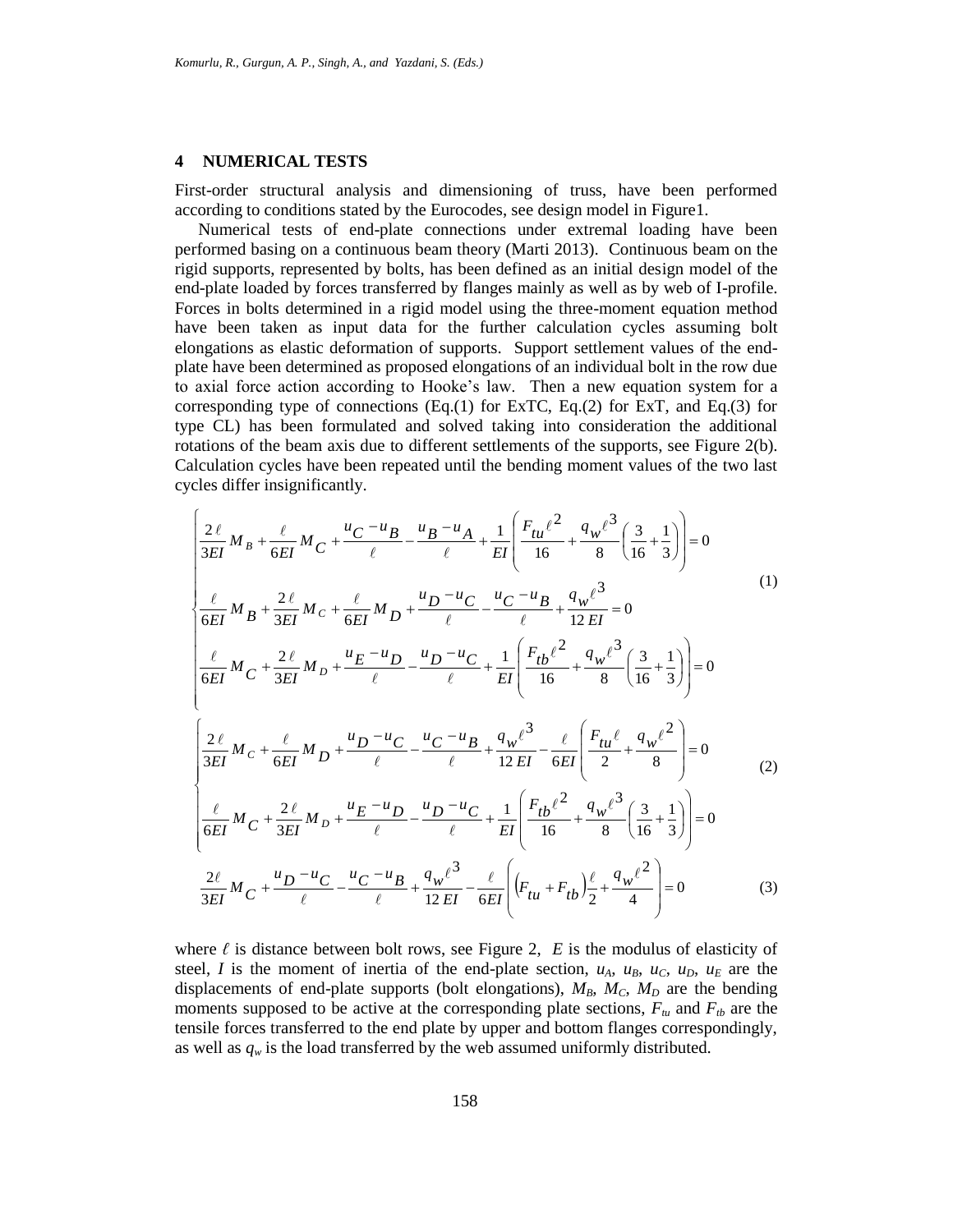#### **5 RESULTS AND DISCUSSION**

It has been proved by the results of the current study that for any of the joint types bending moments generated in the tensile bottom chord sections around the middle bar even of reasonably moderate values itself affects significantly the force distribution between the bolts depending on the location.

Geometric sizes, maximal expected stress values and steel consumption for each joint type are presented in Table 1. It has been found that in the case of the variant ExT solution the increase of tensile force in bolts near the flanges may be expected 1.7 times more due to the non-uniform elongations of bolts between rows B, C, D, E, see Figure 2, in comparison with the force distribution assuming the initial rigid stage, see Table 2.

The joint type with extended end-plates (ExTC) is highly recommended as in the case of failure of extremely stressed bolts at level D the tension force will be transferred by bolts at E and C levels, and due to the assumption for robustness it would be likely to use the same number of bolts at the middle level C as it is near the flanges.

Architectural assumptions often result in the use of end-plate connections of type CL when all the bolts must be placed between flanges. It is clear that this type is detrimental because a large increase of tension forces can occur due to bending moment, moreover in the limit state it is a highly unsafe connection without any contingency elements for short term transferring of forces released by failed bolts.

It has been revealed by numerical tests that in the range of stresses up to 100 MPa the variation of tensile force in the joint type ExT has been affected significantly by the ratio of moments of inertia of plate and bolt's sections (I\_plate/I\_bolts), see Fig.3.

A phenomenological approach may be preferred for use by the designer when the definition of an adequate structural model has become the subject for decision making but experimental tests are quite expensive. Indeed, it is not possible to achieve a complete similarity between the assumed design model and a real structure. However, a characteristic tendency will be disclosed.

| <b>Specification</b>                                         | <b>Values for variants</b> |     |    |  |
|--------------------------------------------------------------|----------------------------|-----|----|--|
|                                                              | <b>ExTC</b>                | ExT |    |  |
| Bolt diameter, mm                                            | 18                         | 22  | 24 |  |
| Maximal tensile stress expected in a bolt section, MPa       | 68                         | 73  | 93 |  |
| Thickness of end-plate, mm                                   | 20                         | 28  | 36 |  |
| Maximal bending stress expected in an end-plate section, MPa | 59                         | 71  | 74 |  |
| Steel consumption for bolts and end-plates, kg               | 38                         | 46  | 48 |  |

Table 1. Characteristic indicators for tested joints.

Table 2. Reactive forces in bolts assuming rigid and elastically deformed bolts.

| <b>Bolt</b><br>row | Reactive forces, kN, per bolt row assuming rigid/elastic supports |         |       |             |          |                          |                          |                          |       |
|--------------------|-------------------------------------------------------------------|---------|-------|-------------|----------|--------------------------|--------------------------|--------------------------|-------|
|                    | <b>Variant ExTC</b>                                               |         |       | Variant ExT |          | <b>Variant CL</b>        |                          |                          |       |
|                    | rigid                                                             | elastic | ratio | rigid       | elastic  | Ratio                    | rigid                    | elastic                  | ratio |
| A                  | 160.2                                                             | 170.9   | 1.07  |             | -        | $\overline{\phantom{0}}$ | $\overline{\phantom{0}}$ | $\overline{\phantom{0}}$ |       |
| B                  | 406.5                                                             | 368.4   | 0.91  | 769.7       | 854.7    | 1.11                     | 835.6                    | 926.3                    | 1.11  |
| C                  | $-79.1$                                                           | $-21.5$ | 0.27  | $-335.4$    | $-577.3$ | 1.72                     | $-731.0$                 | $-912.4$                 | 1.25  |
| D                  | 599.7                                                             | 556.1   | 0.93  | 663.8       | 892.4    | 1.34                     | 1257.1                   | 1347.8                   | 1.07  |
| Е                  | 274.4                                                             | 287.8   | 1.05  | 263.7       | 191.9    | 0.72                     | $\overline{\phantom{0}}$ | ۰                        |       |